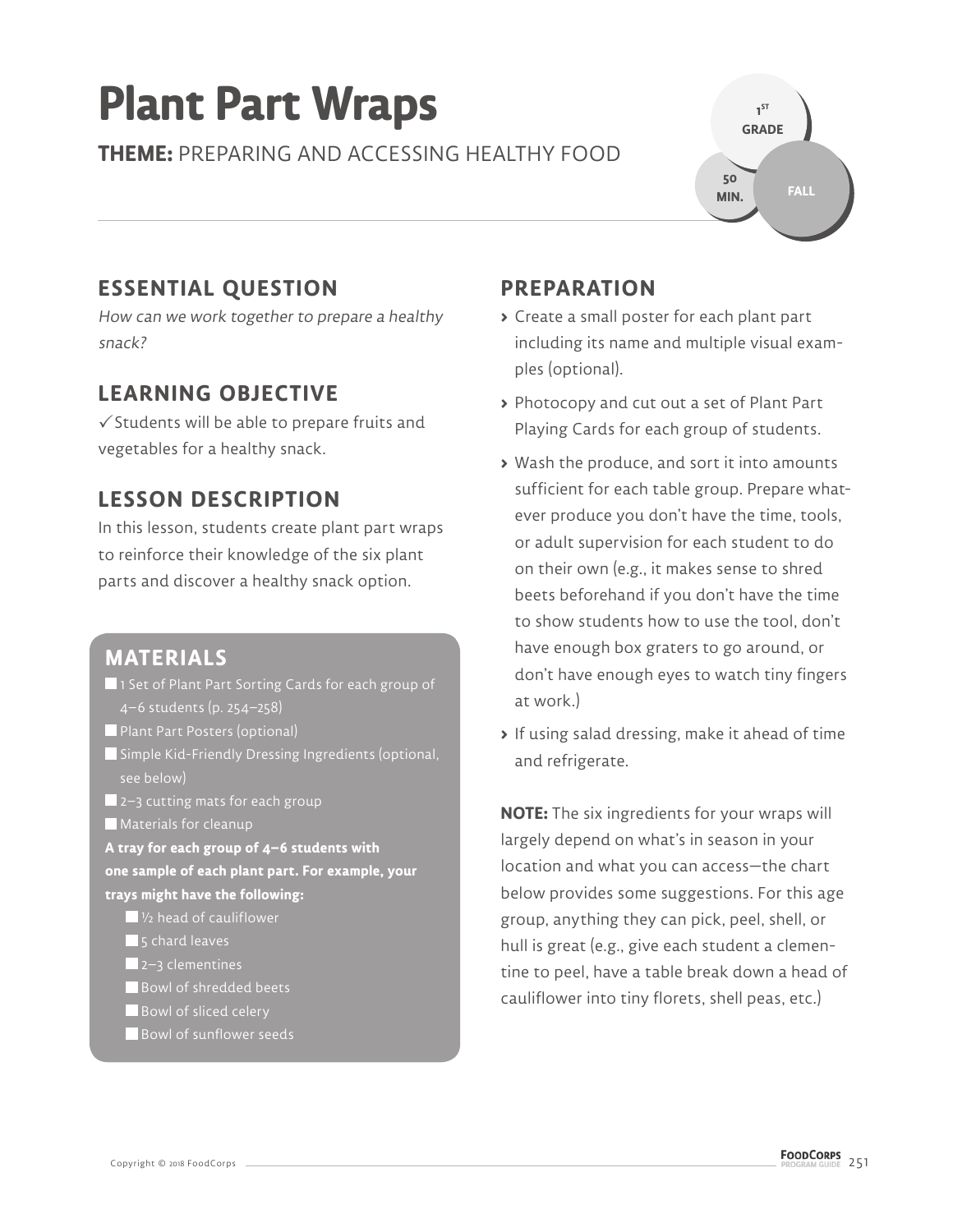| <b>Roots</b> | <b>Stems</b> | <b>Leaves</b>   |
|--------------|--------------|-----------------|
| Carrots      | Celery       | Cabbage         |
| Parsnips     | Asparagus    | Kale            |
| <b>Beets</b> | Scallion     | Romaine lettuce |
| Radishes     |              |                 |

| <b>Flowers</b>  | <b>Fruits</b>       | <b>Seeds</b> |
|-----------------|---------------------|--------------|
| <b>Broccoli</b> | Tomatoes            | Sunflower    |
| Cauliflower     | Apples              | Pumpkin      |
| Borage          | Grapes              | Pomegranate  |
| Nasturtium      | <b>Bell peppers</b> |              |
| <b>Violets</b>  | Cucumbers           |              |
|                 | <b>Berries</b>      |              |
|                 | Clementines         |              |

Simple Kid-Friendly Dressing

>3 parts olive oil > 1 part rice vinegar > 1 Tbsp honey > Salt to taste

#### **ACTION STEPS**

**1. Engage:** Gather students in a circle and ask them to turn and talk to a neighbor about what they like to eat for breakfast. Then say, I ate seeds and a twig for breakfast. Can you guess what I ate? Eventually you can reveal that you ate oatmeal and cinnamon, explaining that our foods can come from different parts of the plant. Tell students that today they'll be making a delicious snack using all six plant parts. **(5 min.)**

**2. Sorting Plant Parts:** Ask students if they can name the six plant parts. If you've made visual posters, reveal each one as students accurately

name them. Remind students that different plants are grown because we like to eat different parts of the plant. Give them an example, such as, People like to eat celery or asparagus because they are tasty stems, but I don't know many people who grow strawberries to eat the stems. What part of the plant do people grow strawberries for? (The fruit!) Explain that we also get different nutrients from different parts of plants and that with some plants we can eat all the parts, such as beets and radishes. Pass out the Plant Part Playing Cards for students to sort at each table group. Circulate through the room while they're sorting, asking encouraging questions about why they made certain choices. **(10 min.)**

**3. Model:** Model making a Plant Part Wrap. Take a lettuce or other large leaf, and fill it with a variety of fruits, vegetables, and seeds before wrapping it up. Tell students that each table group will get all the ingredients they need at their table and that they'll be sharing. Show them one table's set, and to check for understanding, ask them questions about what they see. For example, If there are five clementines here and five people at my table, how many should I take? (Just one!) If there's a bowl of sunflower seeds, do I get to take the whole bowl? (No) I should take a little spoonful like this and wait and see if there's more after everyone's had some. Should I stick my hand right in the bowl or use a spoon? (Spoon!) Why is that important? (Germs) **(5 min.)**

#### **4. Wash Hands Break! (5 min.)**

**5. Making Plant Part Wraps:** Pass out ingredients to each group and circulate through the room, providing guidance and support and reminding students to take only what they need so everyone has some. **(10 min.)**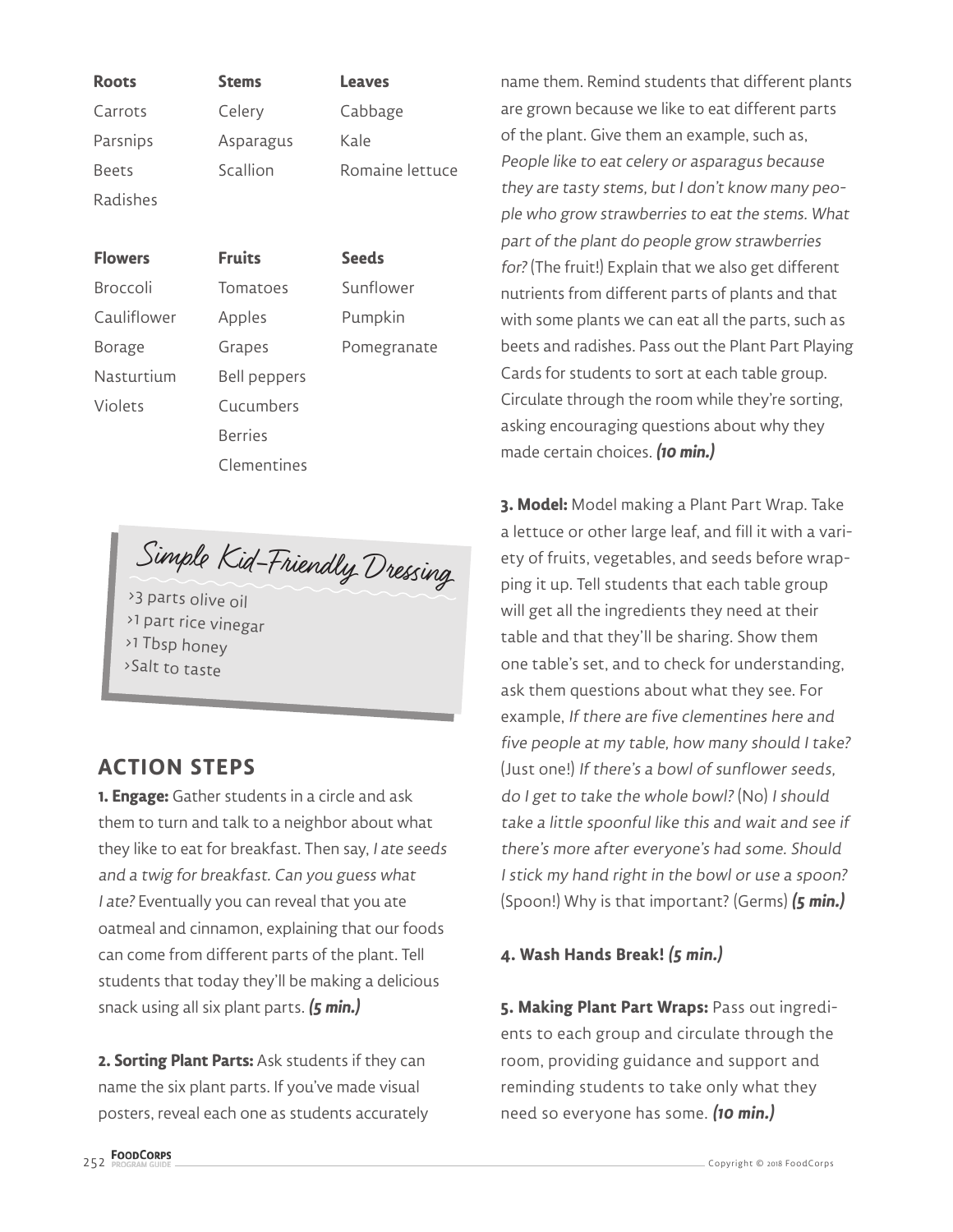**6. Tasting:** Have students wait until every student has their plant part wrap ready before tasting. **(10 min.)**

#### **REFLECTION**

Have students discuss the following questions in small groups, then share with the class: **(5 min.)**

- What words describe what you taste?
- Which was our stem ingredient? Which was our seed ingredient?
- What other fruits would you like to eat in a Plant Part Wrap? What other roots would taste good?
- How could you make this at home?
- What did your team do that worked well when you were trying to share everything? What do you want to work on for next time?

#### **ADAPTATIONS**

**Age:** This activity works well for all ages by giving older students increased autonomy. For older students who already have familiarity with knife safety and washing vegetables, have groups work together to prepare everything (e.g., while one group is using a box grater to shred beets, another is making bite-sized celery pieces, and yet another is using a salad spinner to wash and prepare a head of lettuce. Older students can also make the optional dressing.

**Garden:** Go on a plant part scavenger hunt in the garden. Look for and harvest the six plant parts together with your students. Once you have all six parts, chop, grate, or process everything together. Hand each student a big lettuce leaf, and have them add the other five parts to make their own wrap.

#### **ACADEMIC CONNECTIONS**

Next Generation Science Standards, Life Science Disciplinary Core Idea

#### **NGSS LS1.A**

Structure and Function – All organisms have external parts. Different animals use their body parts in different ways to see, hear, grasp objects, protect themselves, move from place to place, and seek, find, and take in food, water and air. Plants also have different parts (roots, stems, leaves, flowers, fruits) that help them survive and grow.

English Language Arts Common Core State **Standards** 

#### **CCSS.ELA-LITERACY.SL.1.1**

Participate in collaborative conversations with diverse partners about grade 1 topics and texts with peers and adults in small and larger groups.

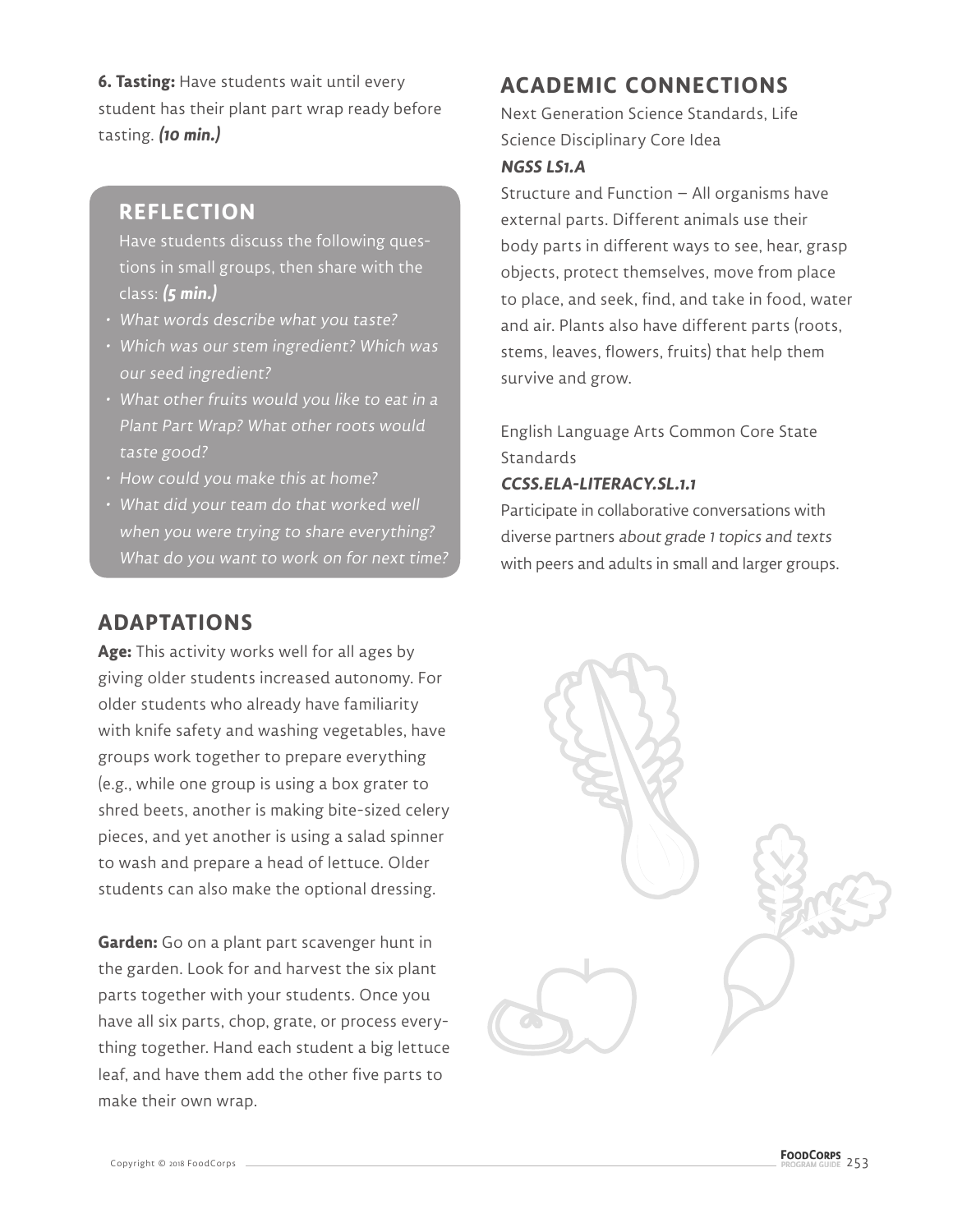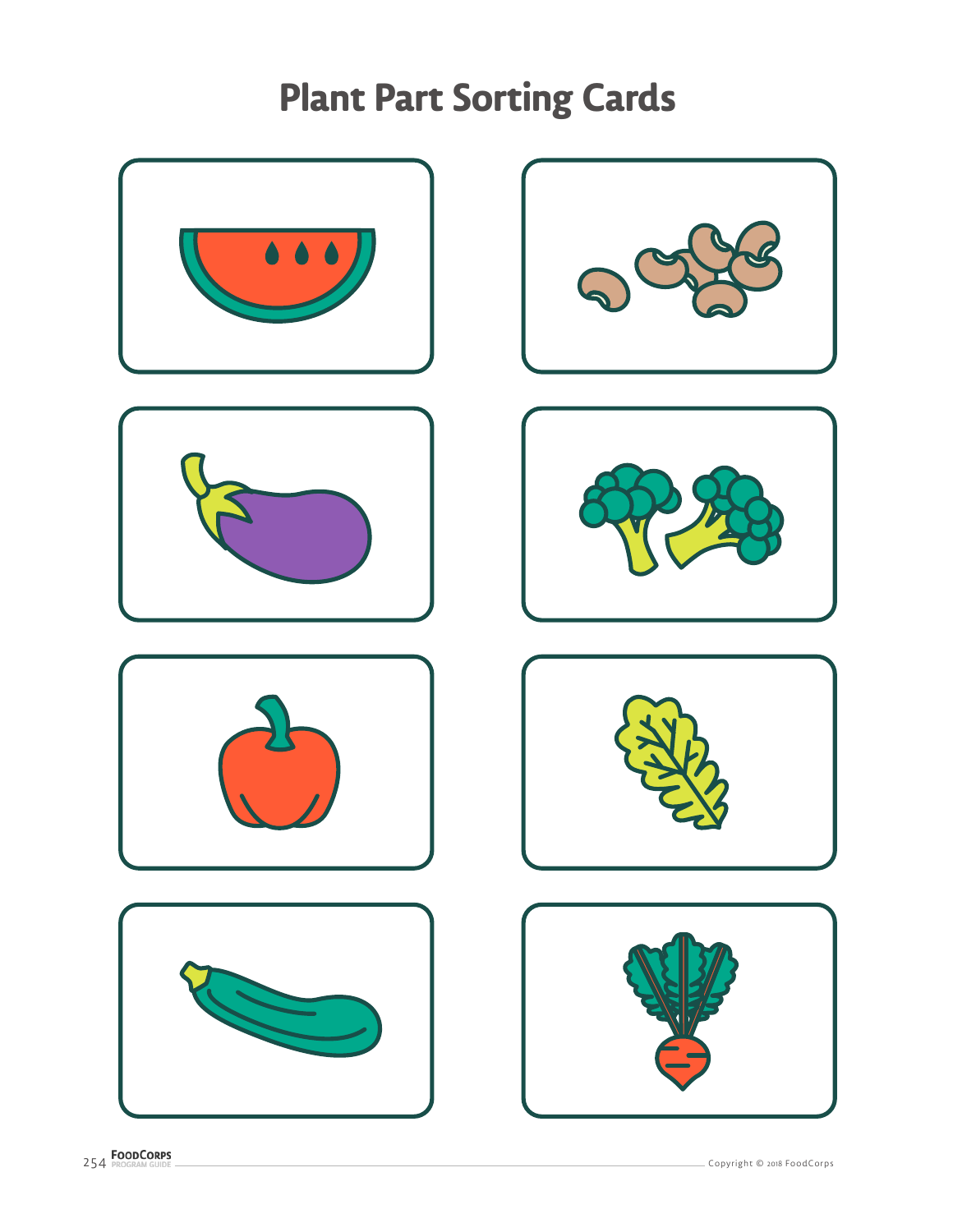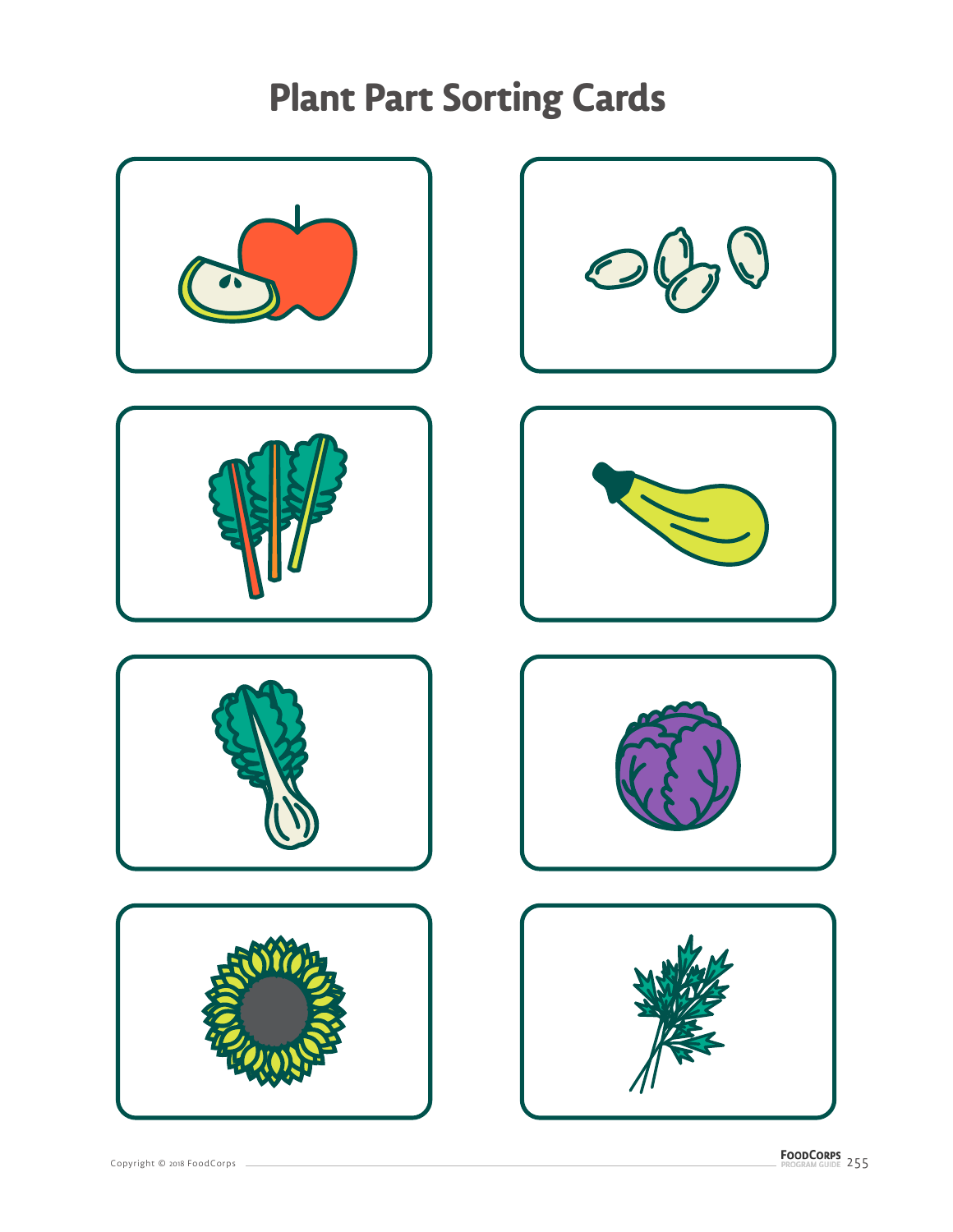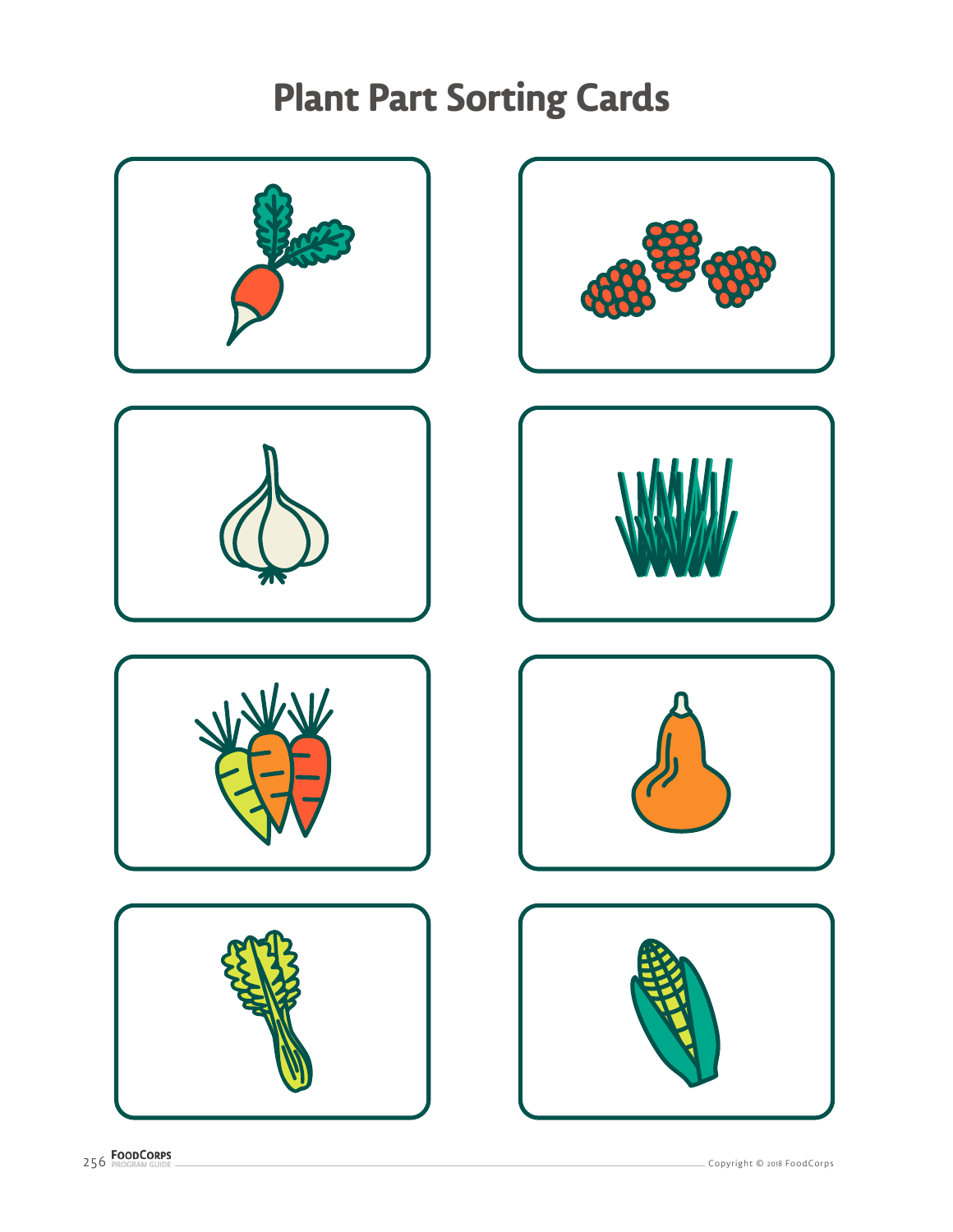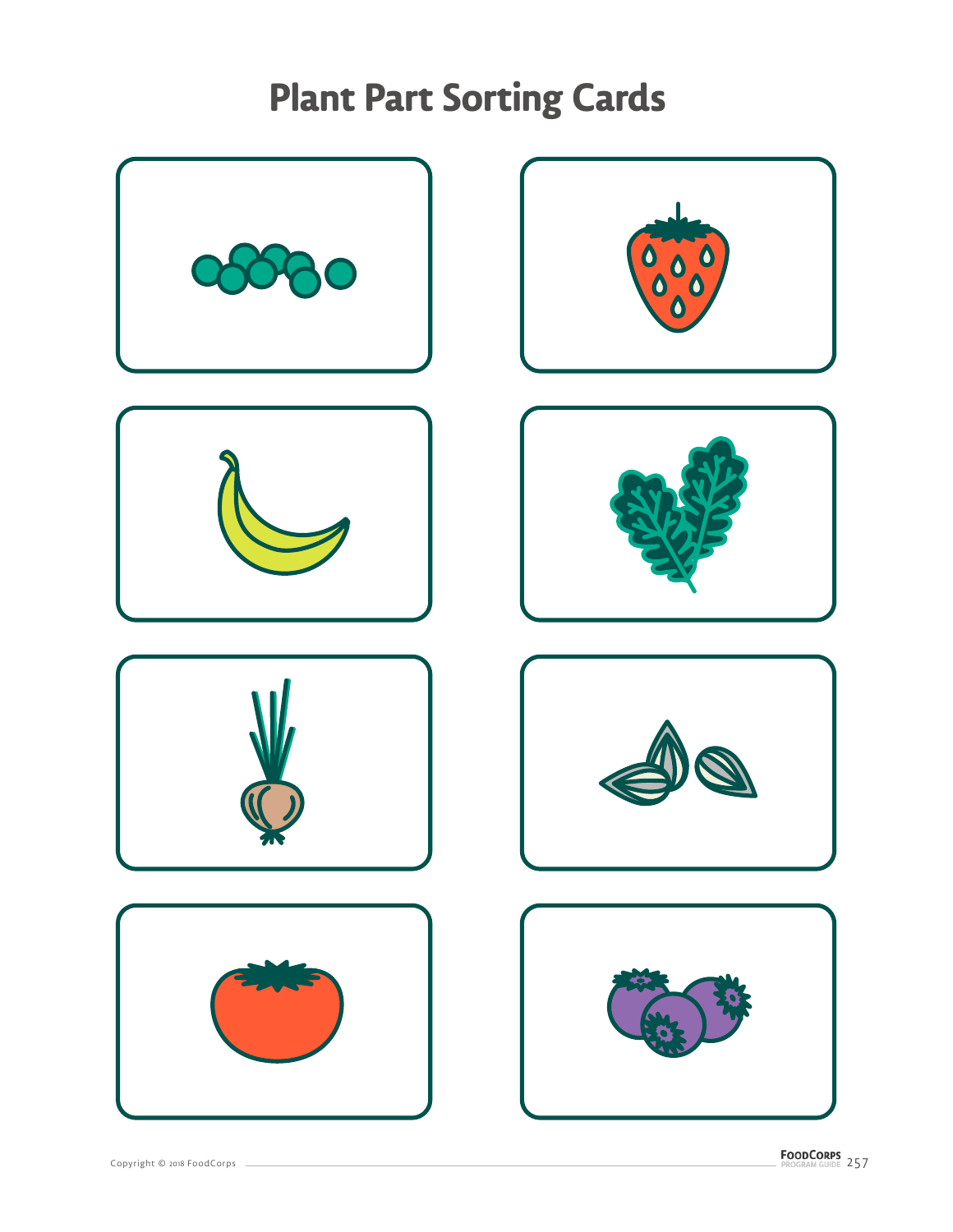